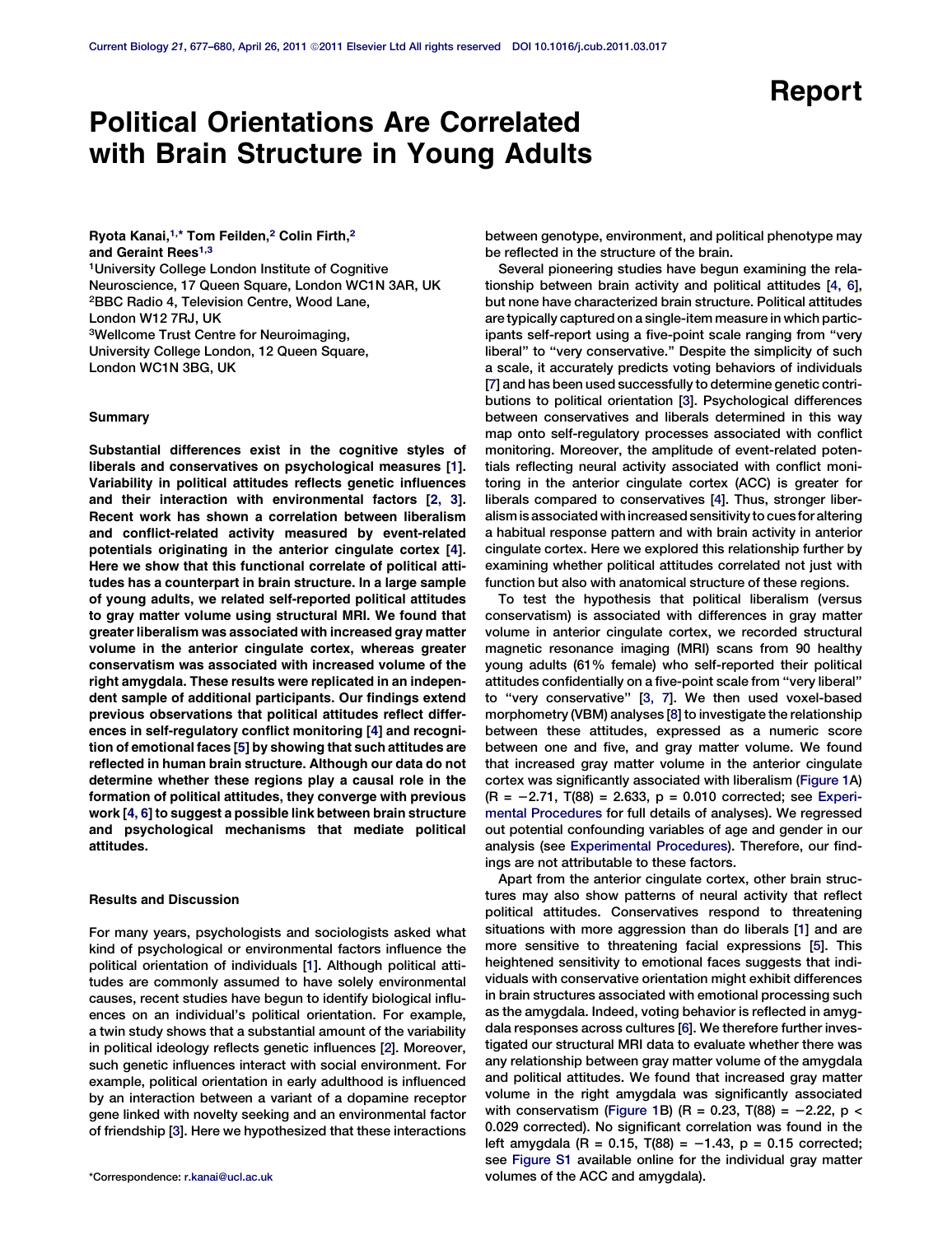<span id="page-1-0"></span>

Figure 1. Individual Differences in Political Attitudes and Brain Structure

(A) Regions of the anterior cingulate where gray matter volume showed a correlation with political attitudes (see [Experimental Procedures](#page-2-0) for full details) are shown overlaid on a T1-weighted MRI anatomical image in the stereotactic space of the Montreal Neurologic Institute Template [\[29\]](#page-3-0). A statistical threshold of  $p < 0.05$ , corrected for multiple comparisons (see [Experimental Procedures\)](#page-2-0), is used for display purposes. The correlation (left) between political attitudes and gray matter volume (right) averaged across the region of interest (error bars represent 1 standard error of the mean, and the displayed correlation and p values refer to the statistical parametric map presented on the right) is shown.

(B) The right amygdala also showed a significant negative correlation between political attitudes and gray matter volume. Display conventions and warnings about overinterpreting the correlational plot (left) are identical to those for (A).

Outside these regions of interest (ROIs) reflecting our prior hypotheses, we also conducted a whole-brain analysis to reveal any additional brain structures that showed correlation with political orientation. However, no regions showed such a correlation that survived correction for multiple comparisons across the whole brain ( $P_{FWE} > 0.05$ ). At a more lenient statistical criterion (p < 0.001 uncorrected and cluster size larger than 50 mm<sup>3</sup>), we found clusters in which gray matter volume was significantly associated with conservativism in the left insula (T(88) = 4.32, R = 0.420, x = -38, y = -16, z = -2) and the right entorhinal cortex (T(88) = 3.70, R =  $-0.368$ , x = 22,  $y = -21$ ,  $z = -26$ ). No regions showed a positive correlation with liberalism. Thus, our data showed regional specificity for the association of political attitudes with gray matter volume in anterior cingulate and right amygdala, respectively.

To test the reliability of these findings, we next conducted a replication study using an independent sample of 28 new participants (16 female) drawn from the same demographic group (see [Experimental Procedures](#page-2-0)). The procedure was identical to that described above. We replicated all the correlations between gray matter volume and self-reported political attitudes described above at all loci, including the anterior cingulate cortex  $(T(26) = 2.87, R = -0.491, p = 0.008)$ , right amygdala (T $(26) = -2.08$ , R = 0.377, p = 0.048), left insula  $(T(26) = -3.36, R = 0.550, p = 0.002)$ , and right entorhinal cortex  $(T(26) = -3.89, R = 0.606, p = 0.0006)$ . Thus, our findings were replicated in an independent sample of participants.

Finally, we characterized the extent to which these correlations between gray matter volume and political attitudes might permit us to determine the political attitudes of a single individual based on their structural MRI scan. We used the gray matter volume of anterior cingulate cortex and right amygdala from each individual to train a multivariate classifier [\[9](#page-3-0)]. A leave-one-out procedure with cross-validation was used to determine how well this classifier could predict whether an individual was conservative or very liberal when trained on the other participants' data (see [Experimental Procedures](#page-2-0) for full details). The gray matter volumes of ACC and the right amygdala allowed the classifier to distinguish individuals who reported themselves as conservative from those who reported themselves as very liberal with a high accuracy  $(71.6\% \pm 4.8\%$  correct, p = 0.011). This suggests that it is possible to determine the self-expressed political attitude of individuals, at least for the self-report measure we used, based on structural MRI scans.

Although these results suggest a link between political attitudes and brain structure, it is important to note that the neural processes implicated are likely to reflect complex processes of the formation of political attitudes rather than a direct representation of political opinions per se. The conceptualizing and reasoning associated with the expression of political opinions is not necessarily limited to structures or functions of the regions we identified but will require the involvement of more widespread brain regions implicated in abstract thoughts and reasoning.

We speculate that the association of gray matter volume of the amygdala and anterior cingulate cortex with political attitudes that we observed may reflect emotional and cognitive traits of individuals that influence their inclination to certain political orientations. For example, our findings are consistent with the proposal that political orientation is associated with psychological processes for managing fear and uncertainty [\[1, 10\]](#page-3-0). The amygdala has many functions, including fear processing [[11](#page-3-0)]. Individuals with a large amygdala are more sensitive to fear [\[12](#page-3-0)], which, taken together with our findings, might suggest the testable hypothesis that individuals with larger amygdala are more inclined to integrate conservative views into their belief system. Similarly, it is striking that conservatives are more sensitive to disgust [\[13, 14](#page-3-0)], and the insula is involved in the feeling of disgust [\[15\]](#page-3-0). On the other hand, our finding of an association between anterior cingulate cortex volume and political attitudes may be linked with tolerance to uncertainty. One of the functions of the anterior cingulate cortex is to monitor uncertainty [[16, 17\]](#page-3-0) and conflicts [\[18\]](#page-3-0). Thus, it is conceivable that individuals with a larger ACC have a higher capacity to tolerate uncertainty and conflicts, allowing them to accept more liberal views. Such speculations provide a basis for theorizing about the psychological constructs (and their neural substrates) underlying political attitudes. However, it should be noted that every brain region, including those identified here, invariably participates in multiple psychological processes. It is therefore not possible to unambiguously infer from involvement of a particular brain area that a particular psychological process must be involved.

Although these conceptual links facilitate interpretations of the relationship between the brain structures and political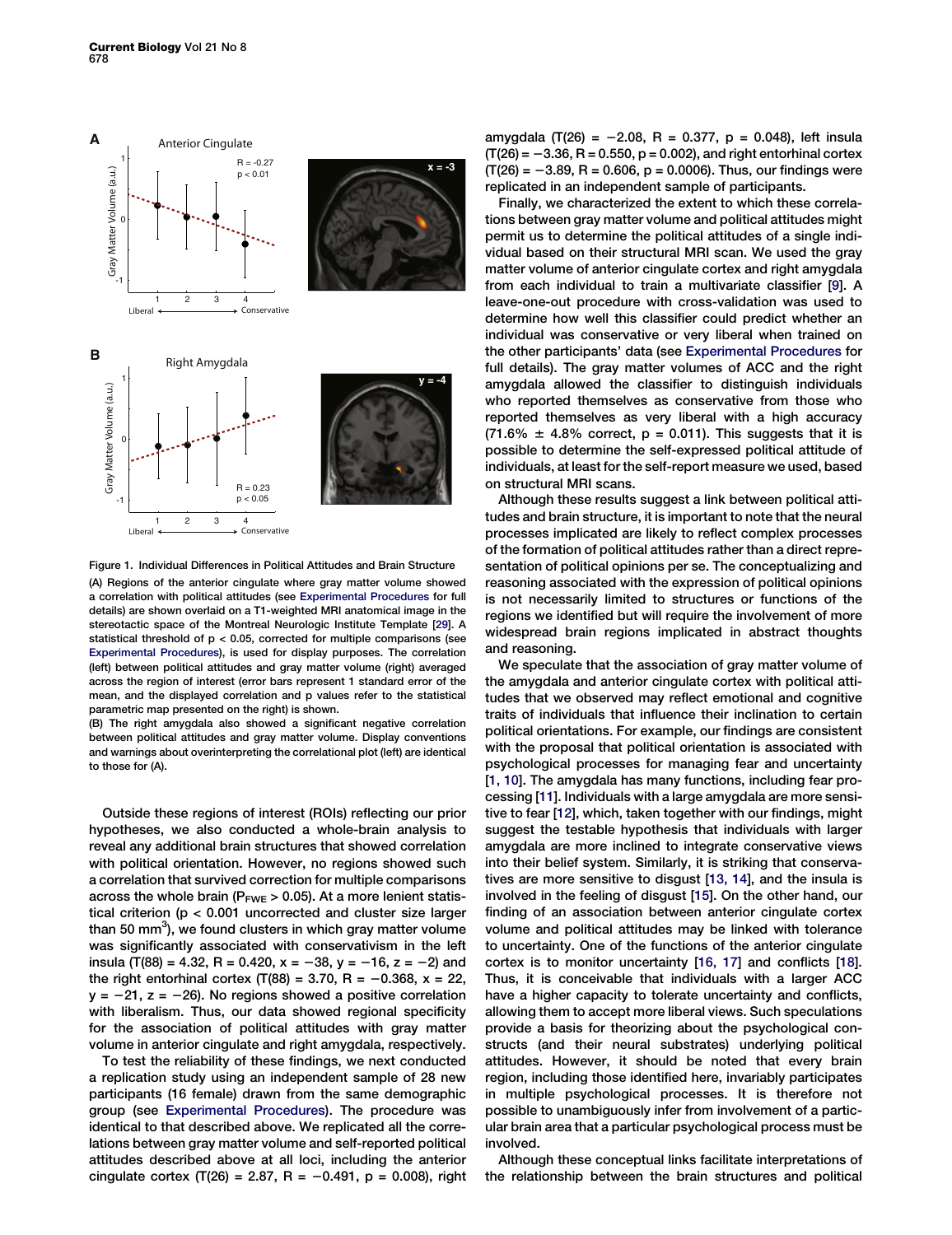<span id="page-2-0"></span>orientation, our findings reflect a cross-sectional study of political attitudes and brain structure in a demographically relatively homogenous population of young adults. Therefore, the causal nature of such a relationship cannot be determined. Specifically, it requires a longitudinal study to determine whether the changes in brain structure that we observed lead to changes in political behavior or whether political attitudes and behavior instead result in changes of brain structure. Our findings open the way for such research. Moreover, the voting public span a much wider range of ages and demography than those studied here, and indeed political representatives themselves tend to be drawn from older adult groups. It therefore remains an open question whether our findings will generalize to these other groups or whether such demographic factors may modulate the relationship that we observed. Nevertheless, our finding that gray matter volume in anterior cingulate cortex and right amygdala can explain between-participant variability in political attitudes for young adults represents a potentially important step in providing candidate mechanisms for explaining the complex relationship between genotype, environmental factors, and political phenotype. We speculate that other aspects of political behavior may similarly have an unexpected motif in human brain structure.

Our findings show that high-level concepts of political attitudes are reflected in the structure of focal regions of the human brain. Brain structure can exhibit systematic relationships with an individual's experiences and skills [\[19, 20\]](#page-3-0), can change after extensive training [\[21, 22](#page-3-0)], and is related to different aspects of conscious perception [[23, 24](#page-3-0)] (see [[25](#page-3-0)] for a review). We now show that such relationships with brain structure extend to complex aspects of human behavior such as political attitudes. This opens a new avenue of research to map high-level psychological features onto brain structure and to interpret sociologically motivated constructs in terms of brain functions.

## Experimental Procedures

#### **Participants**

A total of 90 healthy volunteers (mean  $23.5 \pm 4.84$  standard deviation [SD], 55 female) was recruited from the University College London (UCL) participant pool. Written informed consent was obtained from each participant. The study was approved by the local UCL ethics committee. We deliberately used a homogenous sample of the UCL student population to minimize differences in social and educational environment. The UK Higher Education Statistics Agency reports that 21.1% of UCL students come from a workingclass background. This rate is relatively low compared to the national average of 34.8%. This suggests that the UCL students from which we recruited our participants disproportionately have a middle-class to upper-class background.

## Political Orientation Questionnaire

Participants were asked to indicate their political orientation on a five-point scale of very liberal (1), liberal (2), middle-of-the-road (3), conservative (4), and very conservative (5). This simple self-report questionnaire has been validated in a previous genetic study of political orientation [\[3](#page-3-0)] and is a reliable measure of political attitudes [\[7\]](#page-3-0). Because none of the participants reported the scale corresponding to very conservative, the analyses were conducted using the scales of 1, 2, 3, and 4.

### MRI Data Acquisition

MR images were acquired on a 1.5-T Siemens Sonata MRI scanner (Siemens Medical). High-resolution anatomical images were acquired using a T1-weighted 3D Modified Driven Equilibrium Fourier Transform sequence (repetition time = 12.24 ms; echo time = 3.56 ms; field of view = 256  $\times$ 256 mm; voxel size =  $1 \times 1 \times 1$  mm).

#### VBM Preprocessing and Analysis

T1-weighted MR images were first segmented for grey matter and white matter using the segmentation tools in Statistical Parametric Mapping 8 (SPM8, <http://www.fil.ion.ucl.ac.uk/spm>). Subsequently, we performed diffeomorphic anatomical registration through exponentiated lie algebra in SPM8 for intersubiect registration of the grey matter images [[26](#page-3-0)]. To ensure that the total amount of gray matter was conserved after spatial transformation, we modulated the transformed images by the Jacobian determinants of the deformation field .The registered images were then smoothed with a Gaussian kernel of 12 mm full-width half-maximum and were then transformed to Montreal Neurological Institute stereotactic space using affine and nonlinear spatial normalization implemented in SPM8.

#### ROI Analyses

A multiple-regression analysis was performed on the mean gray matter density of each ROI to determine whether they showed a correlation with the liberalism score. The total gray matter volume of individuals was included in the design matrix to regress out the general size difference across the participants.

We conducted ROI analyses on ACC and bilateral amygdala because we had prior hypotheses for these regions. The mean gray matter volume within these regions was extracted using the MarsBaR toolbox [\(http://marsbar.sourceforge.](http://marsbar.sourceforge.net/) [net/\)](http://marsbar.sourceforge.net/). The ROI for ACC was defined as a sphere with a radius of 20 mm centered at  $(x = -3, y = 33, z = 22)$  [[4, 27\]](#page-3-0). The gray matter volume in the left and right amygdala were separately extracted using anROI based on the Harvard-Oxford subcortical structural atlas implemented in the Oxford University Centre for Functional MRI of the Brain Software Library [\(http://www.fmrib.ox.ac.uk\)](http://www.fmrib.ox.ac.uk). In addition, the total gray matter volumes across the whole brain were computed from the segmented images for individual participants.

#### Whole-Brain Analyses

Outside the ROIs, we conducted a whole-brain analysis. However, we did not find regions that showed significant correlations with political orientation with appropriate corrections for family-wise error (FWE) at a threshold of p < 0.05. To search for other possible candidate regions for future studies, we reported results with a slightly more lenient criterion ( $p < 0.001$ , uncor-rected, cluster size >50 mm<sup>3</sup>; see [Results and Discussion](#page-0-0)).

### Replication Study

A total of 28 healthy volunteers (mean 21.0  $\pm$  2.5 SD, 16 female) was recruited from the UCL participant pool. Written informed consent was obtained from each to participate. The study was approved by the local UCL ethics committee. The experimental procedure and analysis was identical to that described above except that only ROI analyses were performed based on the (independent) results of the first study.

#### Classification Analyses

Two-class classification between conservative and very liberal was performed using a support vector machine (SVM) algorithm [[28](#page-3-0)] implemented in MATLAB and employing the gray matter volume of anterior cingulate and the right amygdala ROIs for each participant from the first main experiment (n = 90) and the replication studies. Mean classification performance was computed by leave-one-out cross-validation repeated 1000 times. The statistical significance was computed by a permutation test: the probability distribution of correct classification was estimated by running the same SVM analysis on 1000 surrogate data points created by random permutations of the labels (i.e., conservative or very liberal). The significance of the SVM performance on the original data was then estimated as the probability that the mean SVM performance on the original data was exceeded by chance (i.e., SVM performance on the permuted data).

#### Supplemental Information

Supplemental Information includes one figure and can be found with this article online at [doi:10.1016/j.cub.2011.03.017.](http://dx.doi.org/doi:10.1016/j.cub.2011.03.017)

#### **Acknowledaments**

This work was funded by the Wellcome Trust.

Received: January 11, 2011 Revised: February 10, 2011 Accepted: March 4, 2011 Published online: April 7, 2011